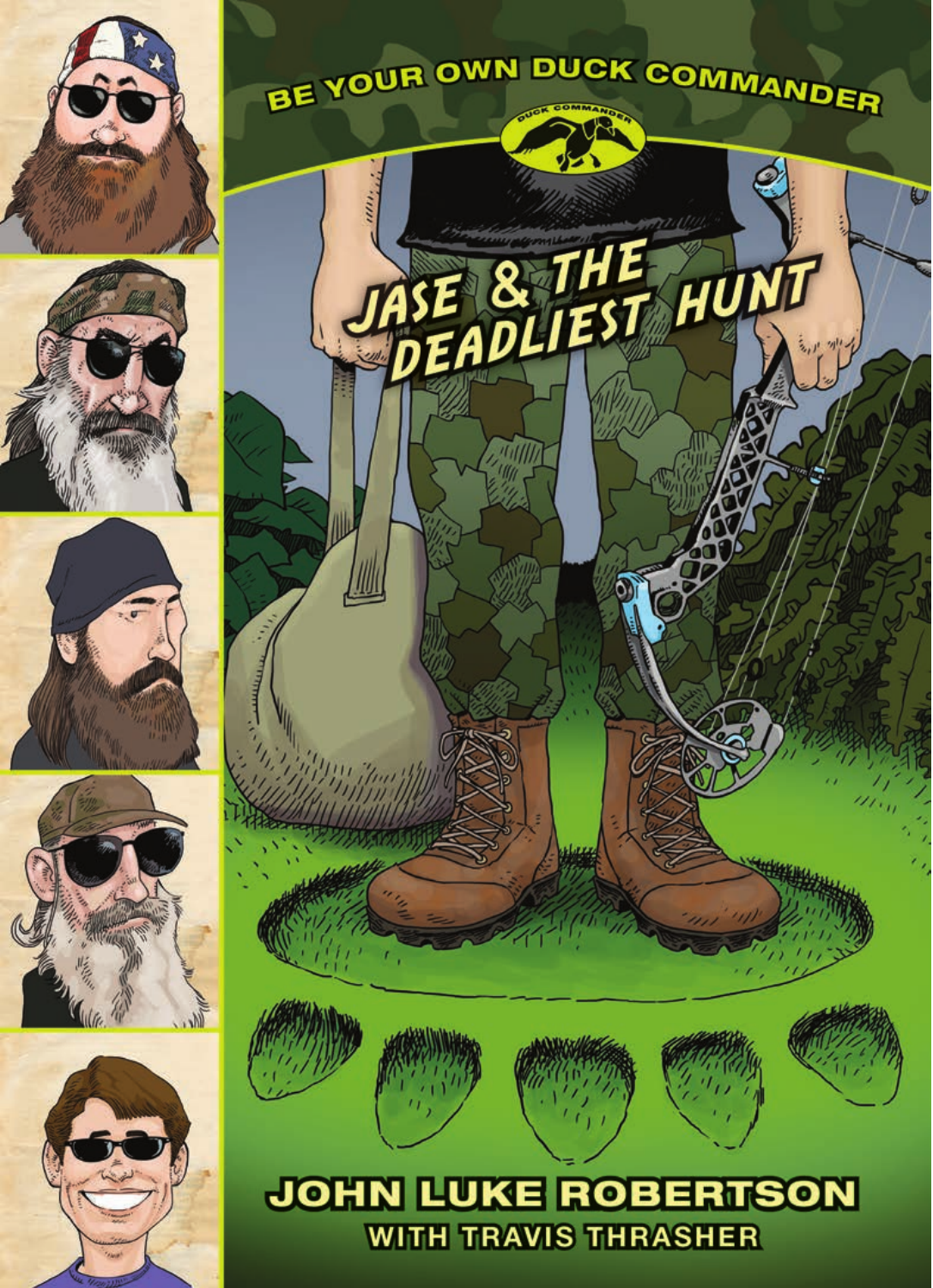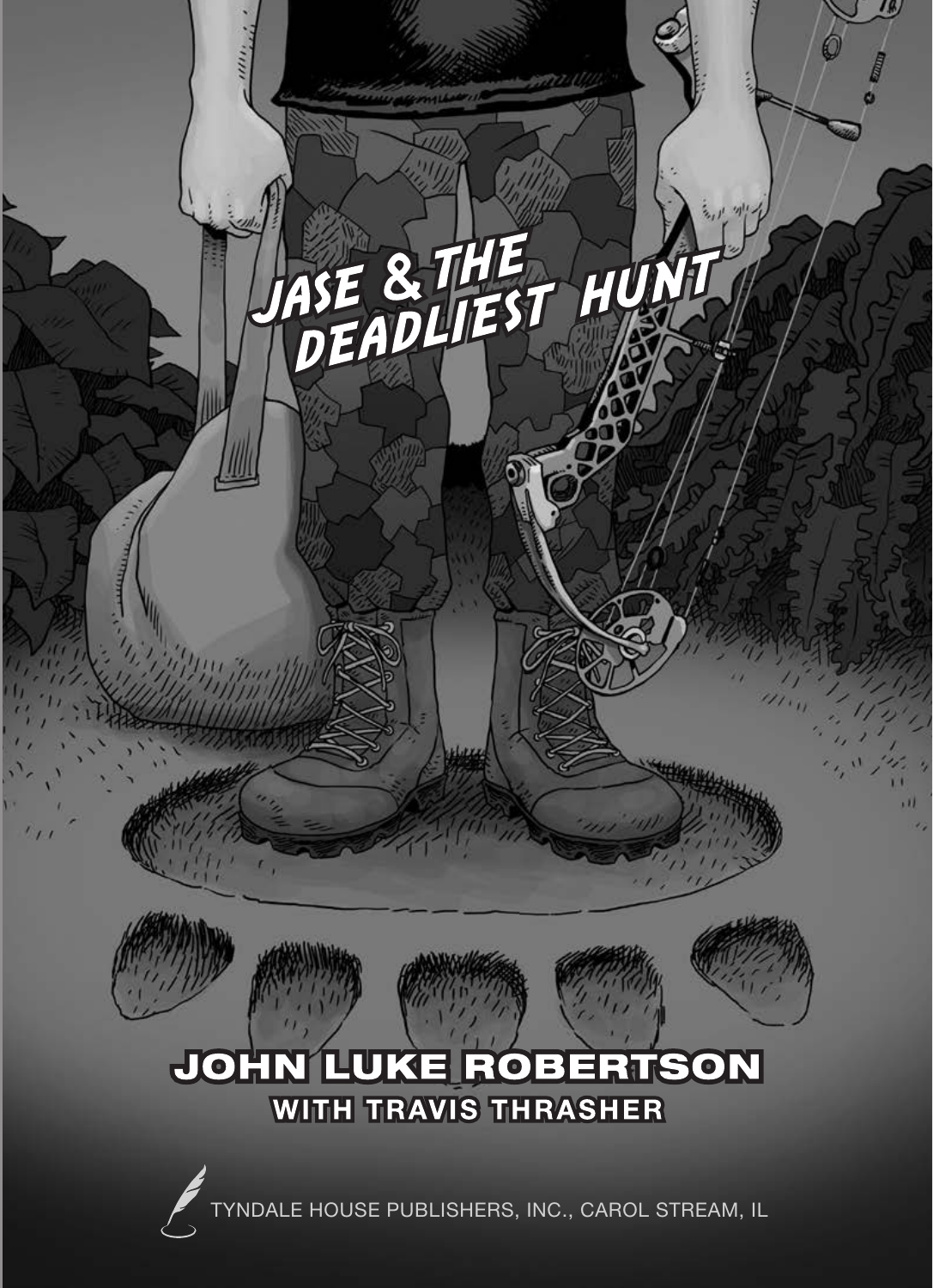

Visit www.cool2read.com.

Visit the Duck Commander website at www.duckcommander.com.

Visit Travis Thrasher's website at www.travisthrasher.com.

*TYNDALE* and Tyndale's quill logo are registered trademarks of Tyndale House Publishers, Inc.

*Duck Commander* is a registered trademark of Duck Commander, Inc.

*Jase & the Deadliest Hunt*

Copyright © 2014 by John Luke Robertson. All rights reserved.

Cover and interior illustrations copyright © 2014 by Jeff Gregory. All rights reserved.

Cover background pattern copyright © by wawritto/Shutterstock. All rights reserved.

John Luke Robertson's author photo taken by Steven Palowsky Photography, LLC. Copyright © 2014. All rights reserved.

Travis Thrasher's author photo copyright © 2012 by Brio Media Photography & Design. All rights reserved.

Designed by Jacqueline L. Nuñez

Scripture quotations are taken from the *Holy Bible*, New Living Translation, copyright © 1996, 2004, 2007, 2013 by Tyndale House Foundation. Used by permission of Tyndale House Publishers, Inc., Carol Stream, Illinois 60188. All rights reserved.

*Jase & the Deadliest Hunt* is a work of fiction. Where real people, events, establishments, organizations, or locales appear, they are used fictitiously. All other elements of the novel are drawn from the authors' imaginations.

For manufacturing information regarding this product, please call 1-800-323-9400.

#### **Library of Congress Cataloging-in-Publication Data**

| Robertson, John Luke.                                                                        |            |
|----------------------------------------------------------------------------------------------|------------|
| Jase & the deadliest hunt / John Luke Robertson; with Travis Thrasher.                       |            |
| pages cm. — ([Be your own Duck Commander; 4])                                                |            |
| ISBN 978-1-4143-9816-7 (sc)                                                                  |            |
| I. Thrasher, Travis, 1971- II. Duck dynasty (Television program) III. Title. IV. Title: Jase |            |
| and the deadliest hunt.                                                                      |            |
| PZ7.R5465Jas 2014                                                                            |            |
| $[Ficl - dc23]$                                                                              | 2014023383 |
| Printed in the United States of America                                                      |            |
|                                                                                              |            |

|  |  | 20  19  18  17  16  15  14 |  |
|--|--|----------------------------|--|
|  |  | 7 6 5 4 3 2 1              |  |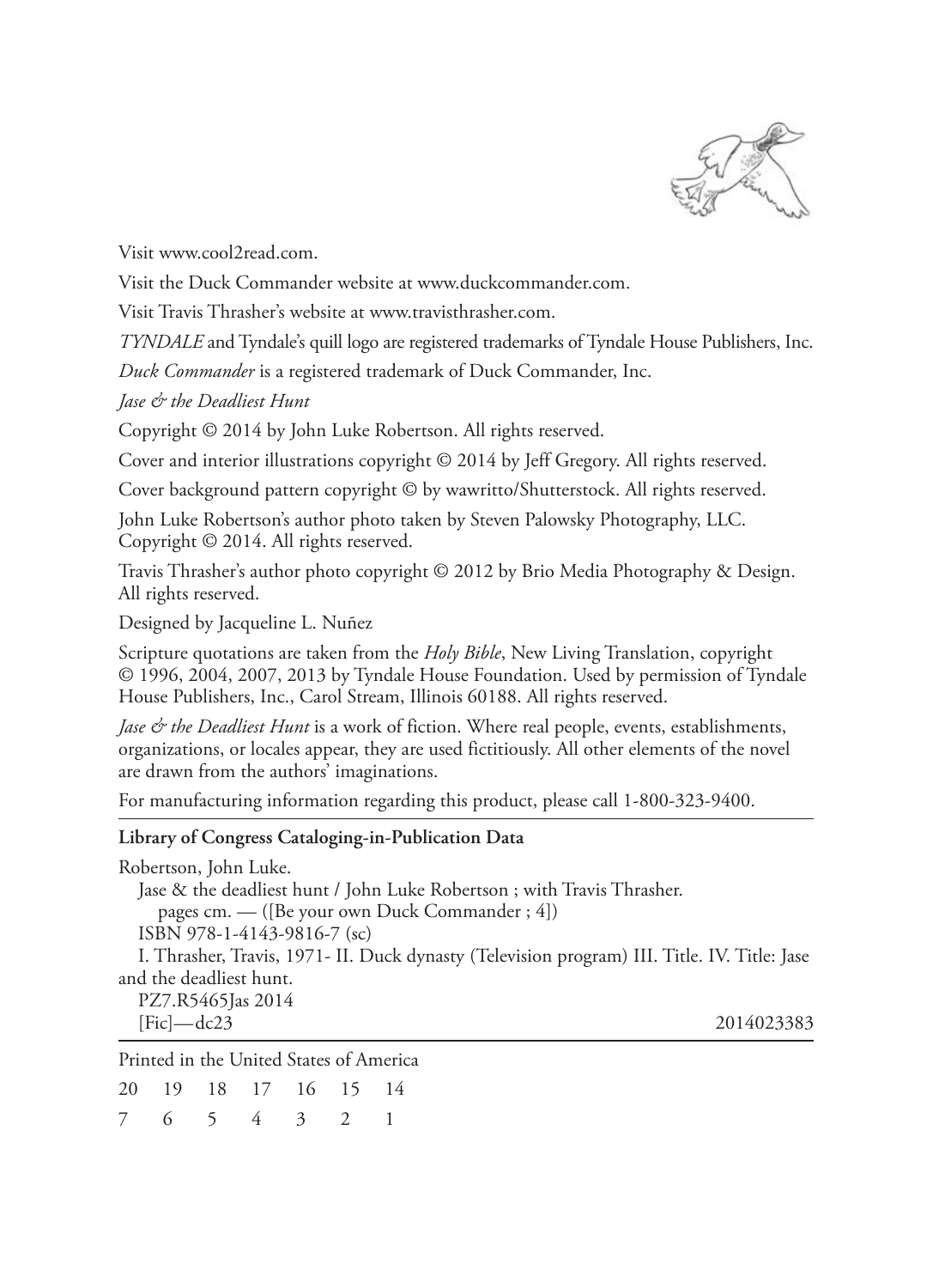*This book is dedicated to my uncle Jase. Jase, first of all, thanks for the dating advice! Most important, thank you for never being afraid to share the gospel message with others. It's something I have witnessed my whole life, and it has helped shape me as a Christian man. Keep calling ducks and people to the water!*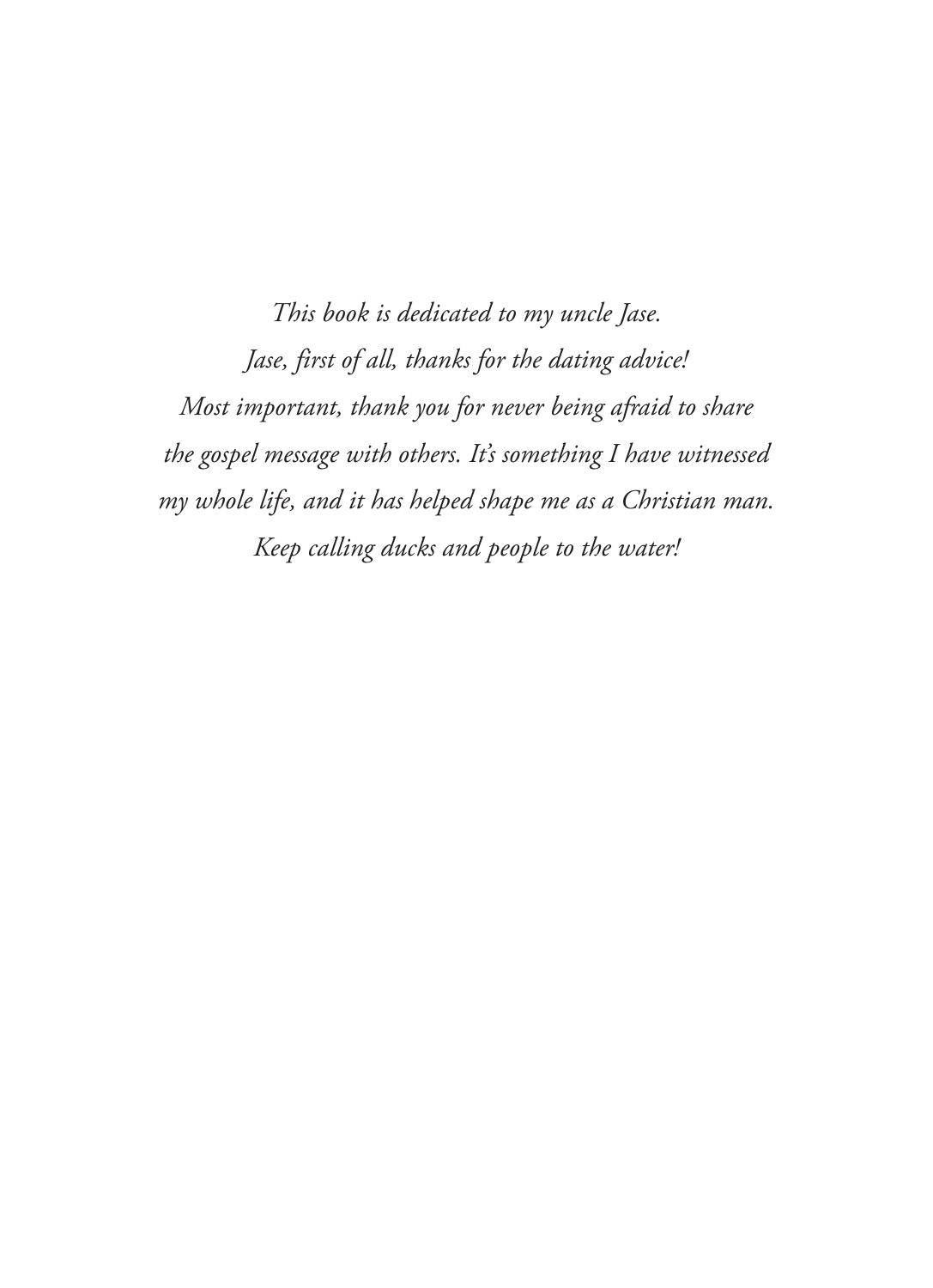

# **Warning!**

### Don't read this book straight through!

You'll miss out on all the fun if you do.

Instead, start at the beginning and decide where to go at the end of each chapter. You will be given many options. Just like in life, some of the choices you make will be good ones. Some will be bad. Very, very bad. Like being-mauled-by-a-raging-beast bad. But that's okay. You can always try again.

If you reach the end of one story, go back and start over. There are multiple story lines and many endings. You get to decide what happens. So it's your own fault if things go terribly wrong. You will have nobody to blame but yourself (and Willie, of course).

So get ready for the grandest adventure of your life. Be careful about what lies in wait in that cave. Don't get too risky around the river. Don't let Mount Fear live up to its name.

Oh, and avoid the hogs. Seriously. Stay out of their chubby way.

Have fun. Make sure you bring your son and nephew back home.

But it's okay if you leave your brother behind on the island.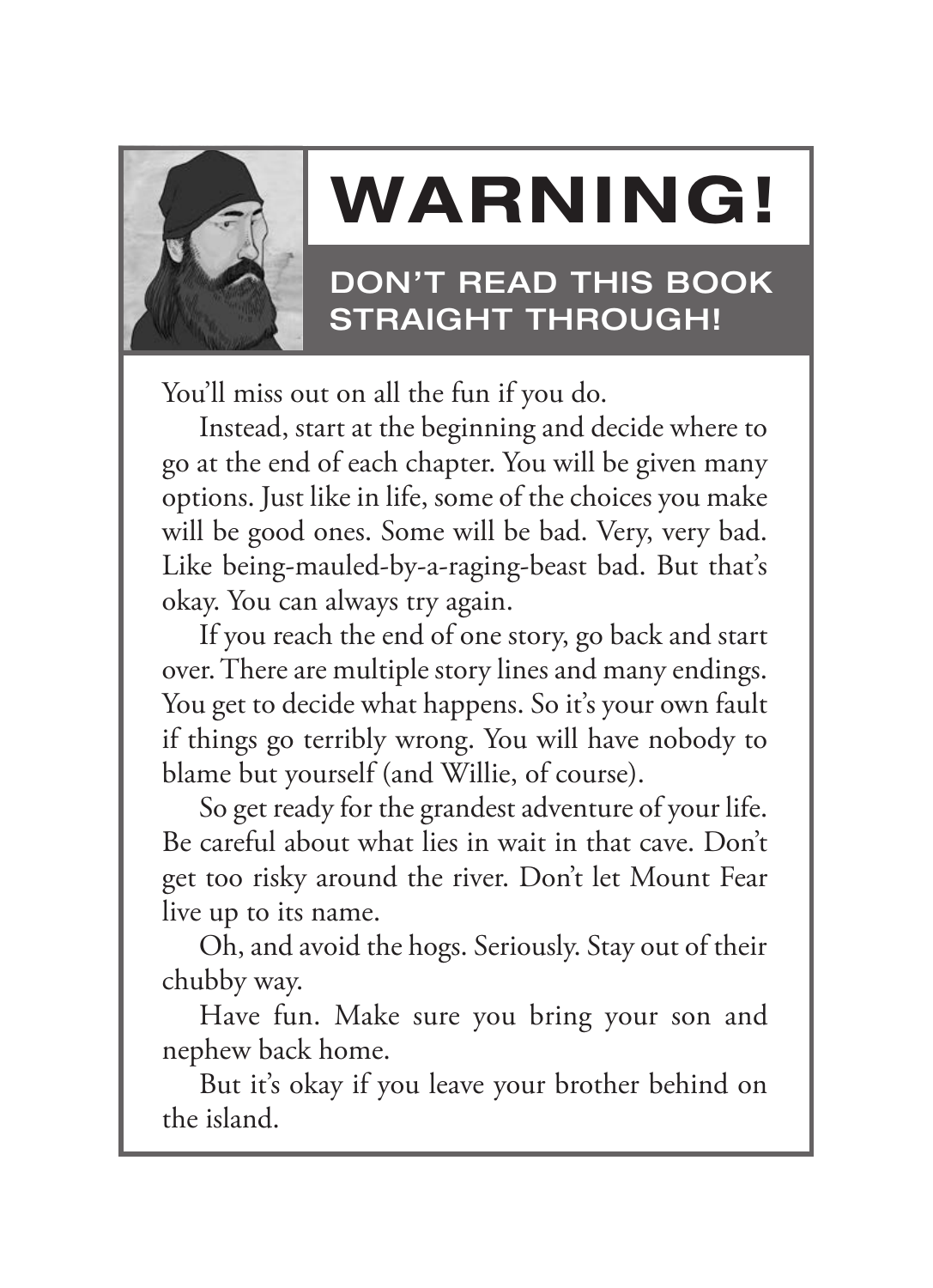# **This Is Who You Are**

BEFORE WE BEGIN, this is who you are.

Your name is Jason Silas Robertson. Jase for short.

Your parents are Phil and Kay Robertson. Your father started Duck Commander, where you currently hold the position of chief operating officer. That's right. You're the chief. Your responsibility (among many) is creating unique duck calls for the business. But come on—you're really the company mascot.

vii

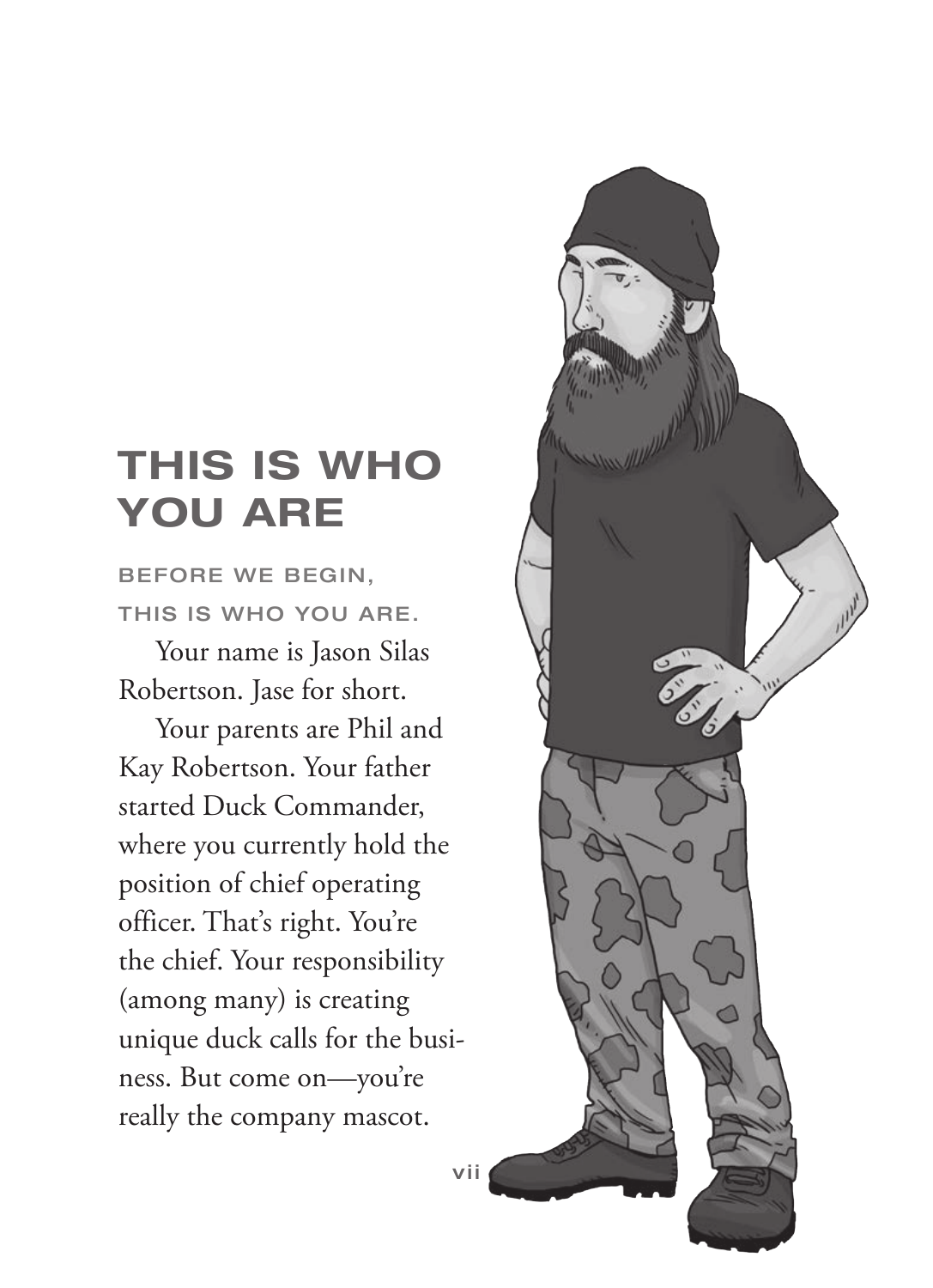You have three brothers. One of them, Willie, claims to be your boss and talks about being the CEO of Duck Commander, but you know who really runs this ship. You married your beautiful high school sweetheart twenty years ago, and you have three amazing children.

You take after your father in being a strong hunter—you've been at it since the age of eight. You are a frog's worst nightmare since you love catching them and you love to eat them even more.

You are a man of faith. A man committed to his family. You also have a great love of the outdoors and the animals in it. You appreciate every creature God made, and you love examining their strengths and weaknesses. Your favorite animal happens to be whichever one you're currently hunting. So go ahead and get some!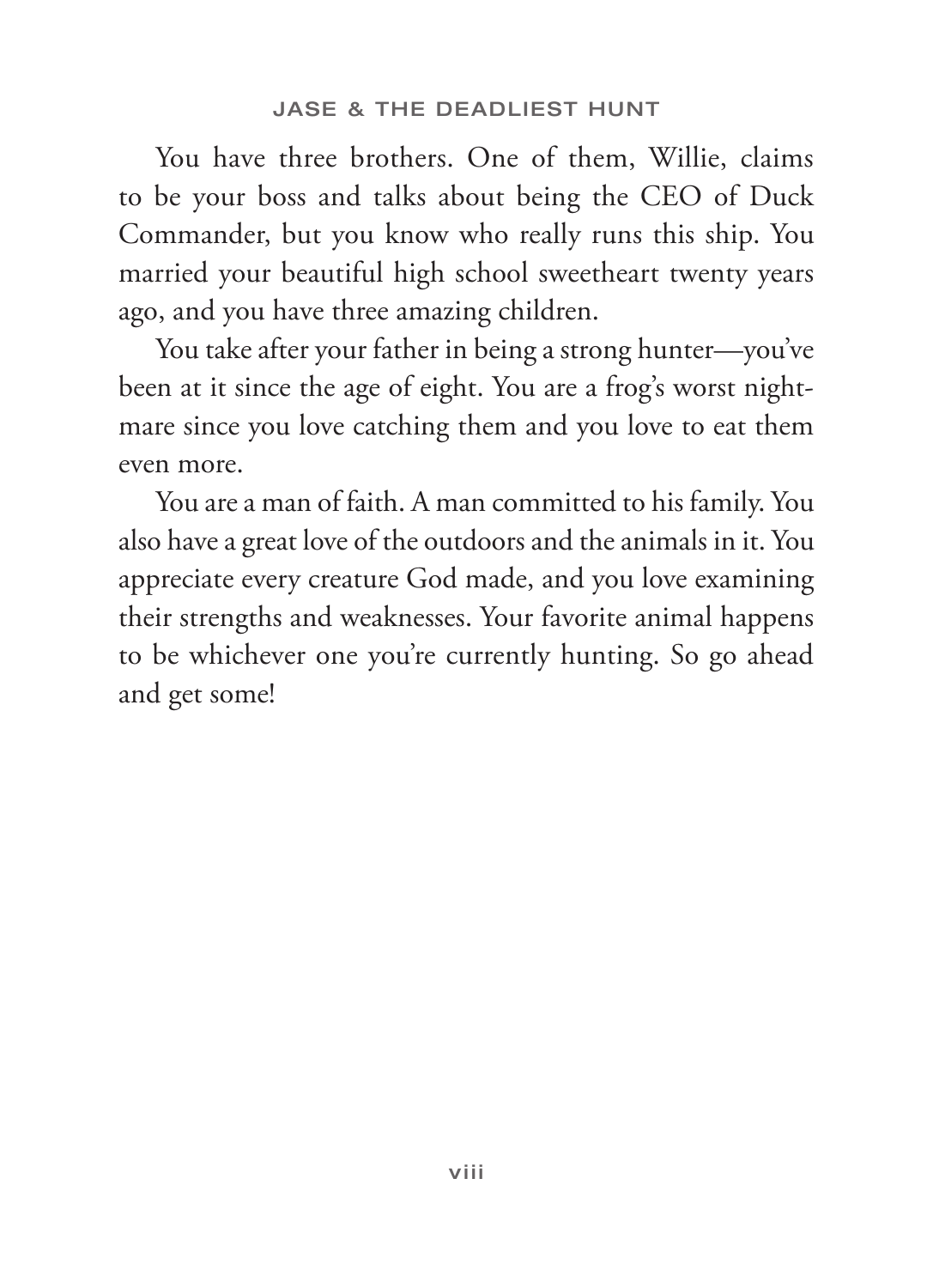# **The Island of the Great Unknown**



YOU ARE ABOUT TO EMBARK on the greatest hunting expedition man has ever seen, yet you have no idea where you'll be hunting, nor do you know what you'll be trying to track down.

There are four of you seated in a helicopter: you; your brother Willie; his eldest son, John Luke; and your middle son, Cole. You've gotten used to the rumbling of the chopper through your entire body, though you're also amazed at how smooth this trip has been. So far, all you've seen is water below. The helicopter took off from Fiji, where you arrived earlier this morning. Or maybe it was afternoon— your sense of time has disappeared since leaving West Monroe and flying to Los Angeles, then getting on a flight lasting over eleven hours.

You're ready to get there, wherever *there* might be.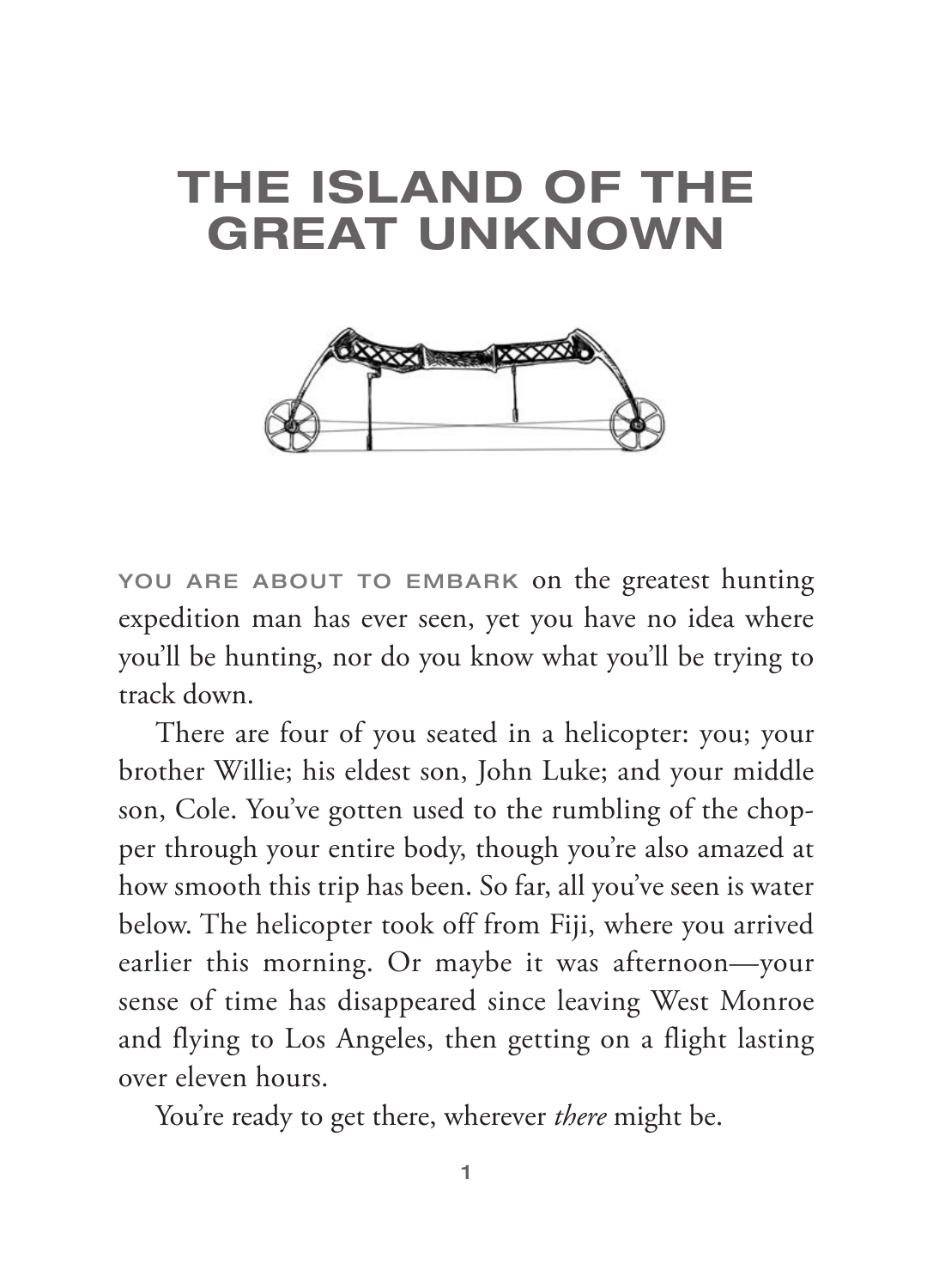#### Jase & the Deadliest Hunt

"You ready to swim if this thing goes down?" Willie asks, sitting across from you.

You can tell he's bored.

"If this thing goes down, it's 'cause of you, big boy," you say.

"So you think this is going to be as good of a hunting trip as the wives promised?"

You shake your head. "Well, if it's not, then we better get another birthday present."

"Hey—it 's *your* birthday month officially. I already had my present back in April."

"Mom says this counts for your present *next* year," John Luke says.

"Make sure you don't remind her," Willie says. "Got that?"

You gaze out over the Pacific. "Missy and Korie sure talked up this trip. The guy they met was either the real deal or some fraud who could've sold them a plot of land on the moon."

"Count VanderVelde," Willie reminds you. "He's the guy who bought the Duck Commander crossbow at the silent auction. Paid ten times the price. He's no joke."

"Every time I hear someone named Count anything, I think of Count Chocula," you say. "Do they still sell that?"

Cole, who's sitting next to you, just shrugs. Missy is the one who does the shopping, and Count Chocula isn't on the menu these days. It's not exactly a health food.

"Is that stuff any good?" John Luke asks.

"Of course it's good, John Luke," Willie says. "Come on."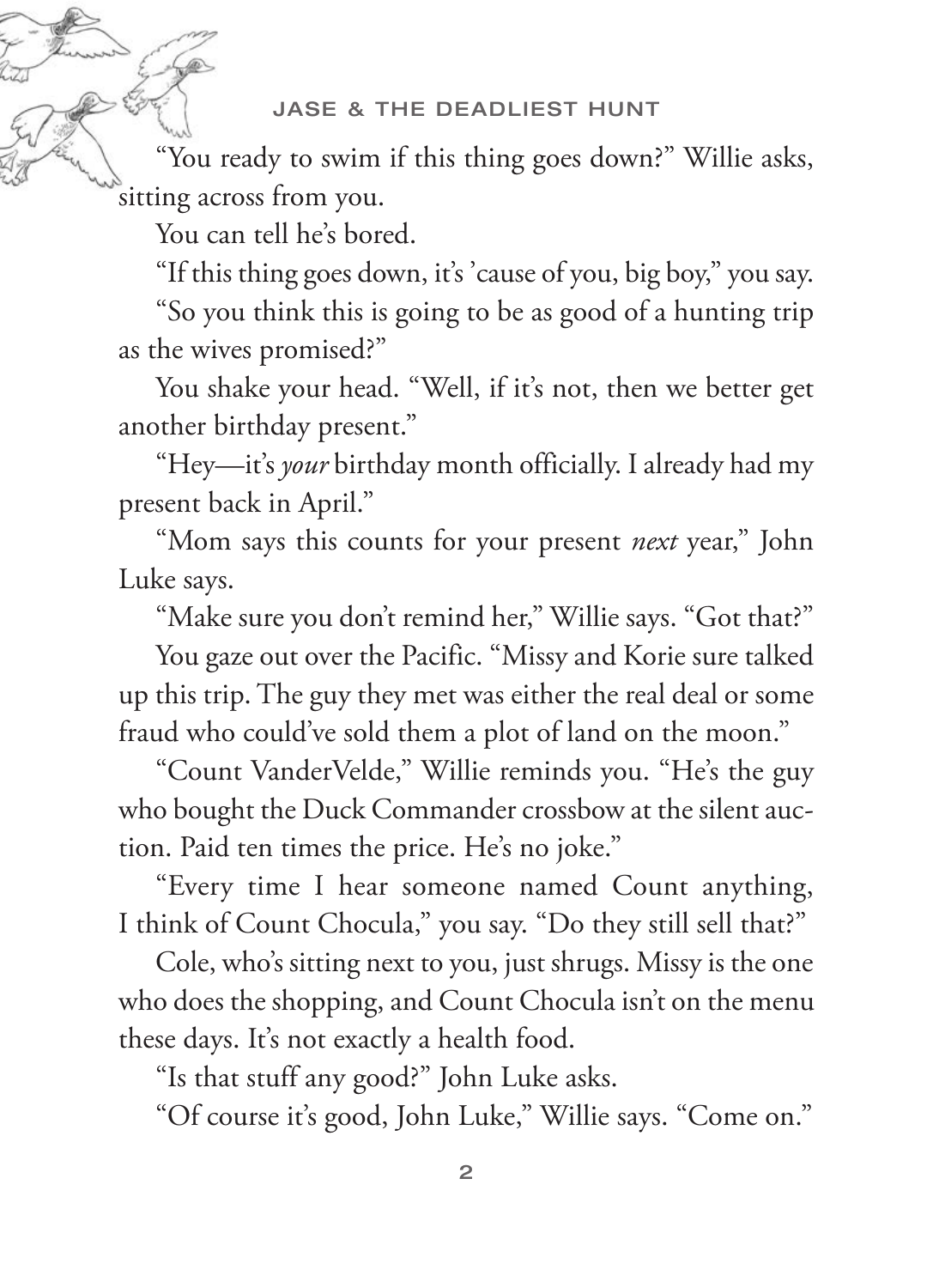Missy said the cost of this trip was a little high, but it would be a once-in-a-lifetime experience. You know that few things described that way actually turn out to be once-in-a-lifetime. But she promised it was going to be a hunting expedition like you'd never seen before. You reminded your wife that you've seen some pretty awesome things and hunted down some pretty wild things.

#### *"Not like this,"* Missy said.

Now you're wondering what kind of island you're heading to. Obviously it's an island. It's gotta be an island. No way you're gonna be hunting for anything on an oil rig or an aircraft carrier.

"Did I tell you I got a call from Luke Bryan?" Willie asks. "He said he went on one of these expeditions."

"So what'd he say about it?"

"He's sworn to secrecy. That's part of the intrigue—not knowing what you're hunting for until you get there. Luke just said we couldn't pass on this opportunity."

"Oh yeah? Well, Lady Gaga called me and said she's been to this island," you joke. "Said not to order the veal. Bad idea."

Willie shakes his head while the boys laugh. You like to make fun of Hollywood Willie with all his famous buddies. Sure, country musician Luke Bryan is a part of Buck Commander. Maybe you can start Truck Commander and get some famous people to participate. Maybe someone like Darius Rucker. The musician. Yeah. That'd be cool.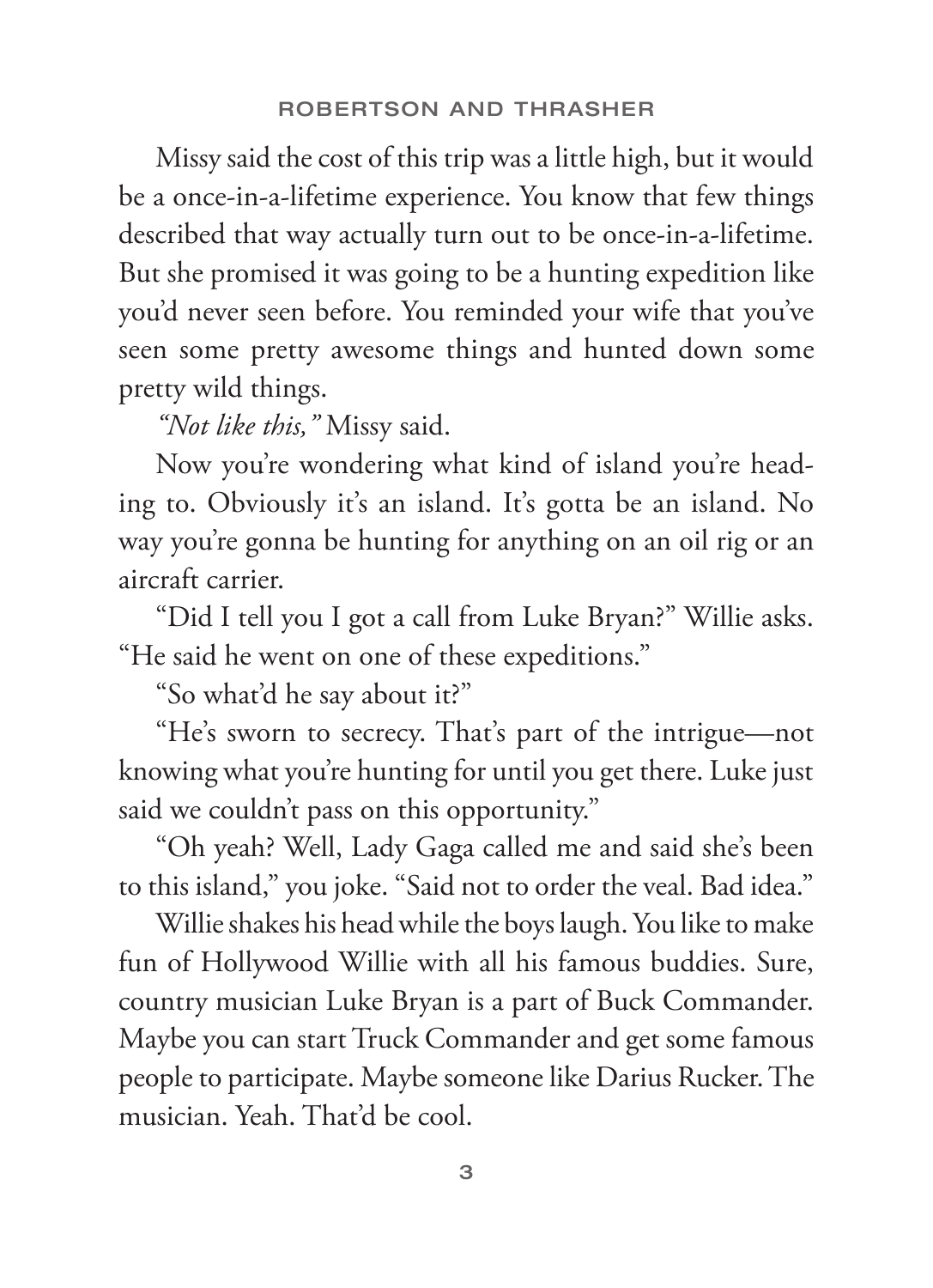"So we still have the wager going on?" Willie asks.

"You bet."

This wager will determine who wins the much-beloved family trophy that says *#1 Robertson Hunter*. The trophy's been passed back and forth between Phil and Uncle Si but now happens to be owned—horror of horrors—by Willie. He got it after nabbing a twenty-point buck on one of his Buck Commander hunts. That was pretty good, but you like to remind him that some teenager was reported on the news for bagging a twenty-four-point buck.

*Thank goodness for the Internet and Google to show up fasttalking Willie.*

"It's time to put the trophy in its proper place," you say.

"You know, one of the boys might get it," Willie says. "What do you say, Cole? Think you'll nab the biggest buck this weekend?"

"It might be something else," Cole says.

"The biggest catch. That's the deal. Whoever gets it."

You simply smile at your brother. Willie's all talk and no action. He'll get tired and try to convince someone to shoot the game for him.

*Not this time. On this trip, it's every hunter for himself.*

Then Willie points outside. "Looks like we've found the island from *Lost*."

You peer out the window and spot an island far below. It's covered with a thick jungle, a river cutting through it. A single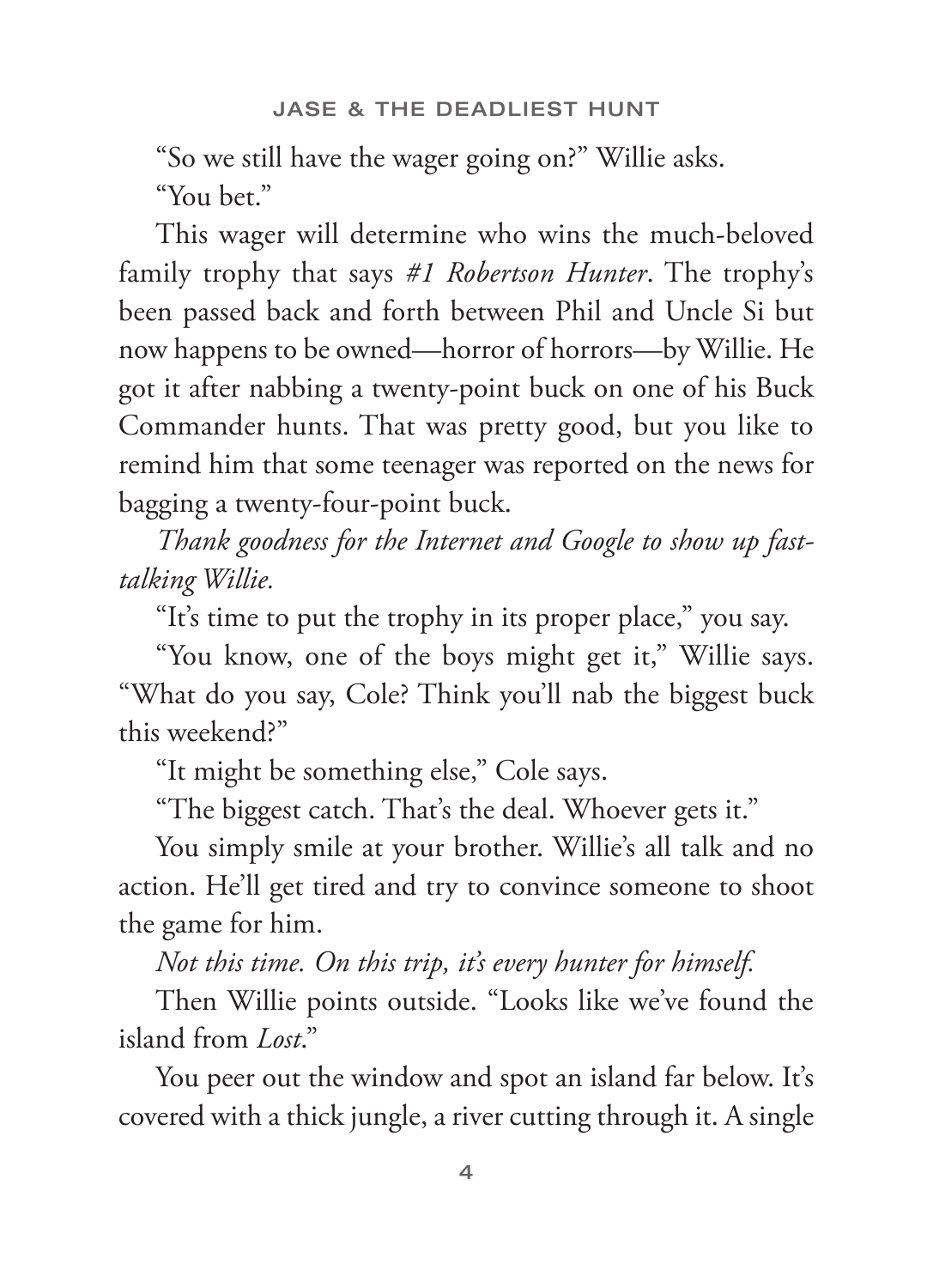mountain towers over everything, and you can just make out the entrance to a cave on the mountain slope. You can't help but think of Tom Hanks in the movie *Cast Away*, but this island is much larger than that one.

As the helicopter rounds the steep mountain, you catch sight of a large resort/lodge complex at the base. A landing pad and a small runway with a private airplane on it stretches in front of the resort, right next to an endless beach.

"The ladies are gonna be jealous," Willie says.

"The ladies aren't gonna see a picture of that," you tell him. "Or else we'll *never* hear the end of it."

It's a rare moment when Willie immediately agrees with you, but in this case it's for certain that he does. All Missy said was that you'd be going somewhere rugged and dangerous and wild.

But this . . . this is a tropical paradise.

As the helicopter descends toward the landing pad, you look at Cole and John Luke. "So, you boys ready to become men?"

"I think that's, uh, technically called puberty," Willie points out.

You shake your head and ignore his comment. "Whatever's on this island doesn't stand a chance," you say. "They haven't met the Robertson clan yet."

After landing, you climb out of the chopper and are greeted by two military- looking men carrying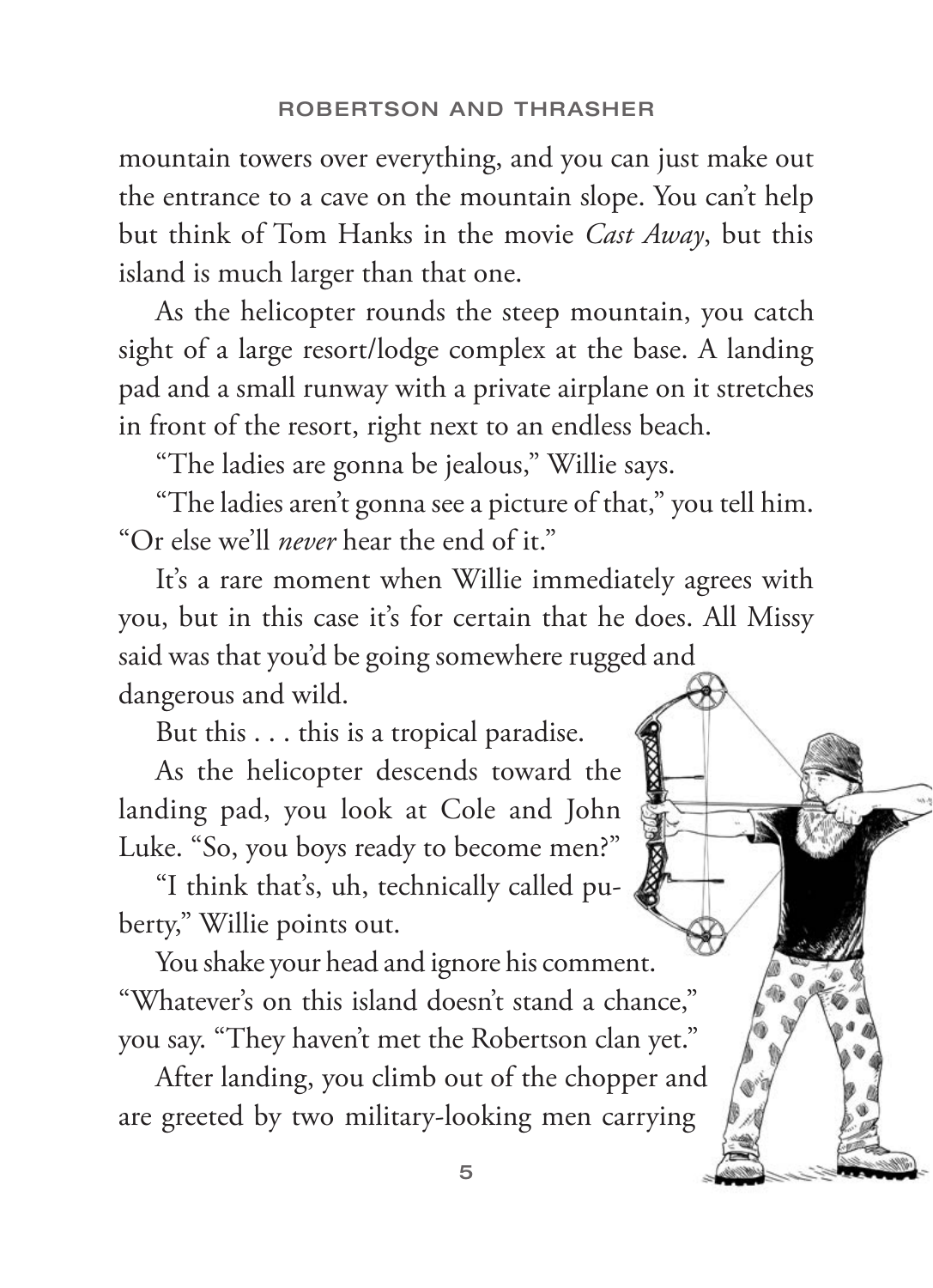

M16 rifles and dressed in camo. They take your bags but don't bother saying anything to you. The blades of the helicopter never shut off—as soon as you and your gear are unloaded, it takes off again.

"Check out this place!" Willie says.

"Looks like Fantasy Island to me," you tell him.

"See any animals while we were flying over the island?"

"Nope. There's a lot of terrain to cover."

"I want to fish," Cole says. "Maybe go on some deep-sea excursion."

"Last time you did that, you were puking over the side of the boat," you remind him.

"I want to know what kind of weapons we'll be able to use," John Luke says.

You follow the armed guards toward the multilevel lodge complex. It's sticky hot here, just like back home, but there's a cool breeze coming off the ocean. The sand looks so pure, and so does the water.

You're sweaty and probably stinky and could use a nice cool shower. "Man, I'd love to dive in there right around now."

A long flight of stairs at the front of the complex leads you to a spacious deck complete with a pool and lounge chairs. You're tempted to dive into the water here too, but you refrain for now. You want to be dry when you enter this building.

The guys with the rifles put down your bags. "Someone will be here to meet you soon," one of them says.



6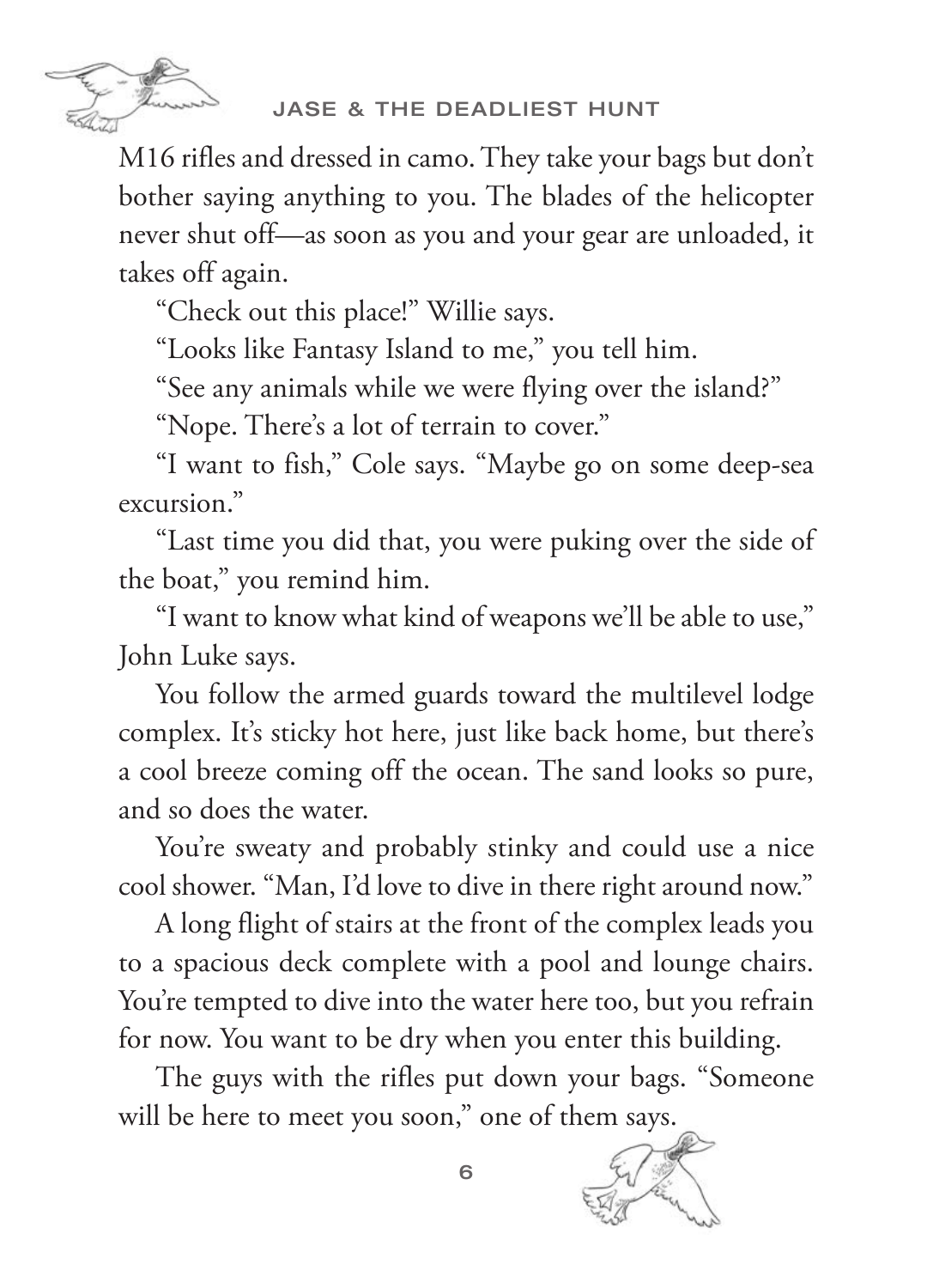

### robertson and thrasher

You're wondering if "someone" is that Count VanderVelde. Missy said he would be here. But his absence only adds to the mystique of this place.

An older man with a head of thick white hair and a long, slender face emerges from a nearby door, carrying a tray of fancy champagne glasses.

"Good day, gentlemen. I'm Winchester. I'll be guiding you to your accommodations. First, anybody care for some freshly squeezed orange juice?"

"My buns feel freshly squeezed after traveling all day," Willie says.

All of you take glasses and toast to the hunt. You realize you've never had orange juice this good in your whole life.

"Where's the count?" you ask Winchester.

"He will be with you shortly," Winchester says. "He has asked whether you would like to go to the weaponry room or whether you would prefer to see the operations room, which will give you an overview of the island."

Options already! *This is gonna be fun.*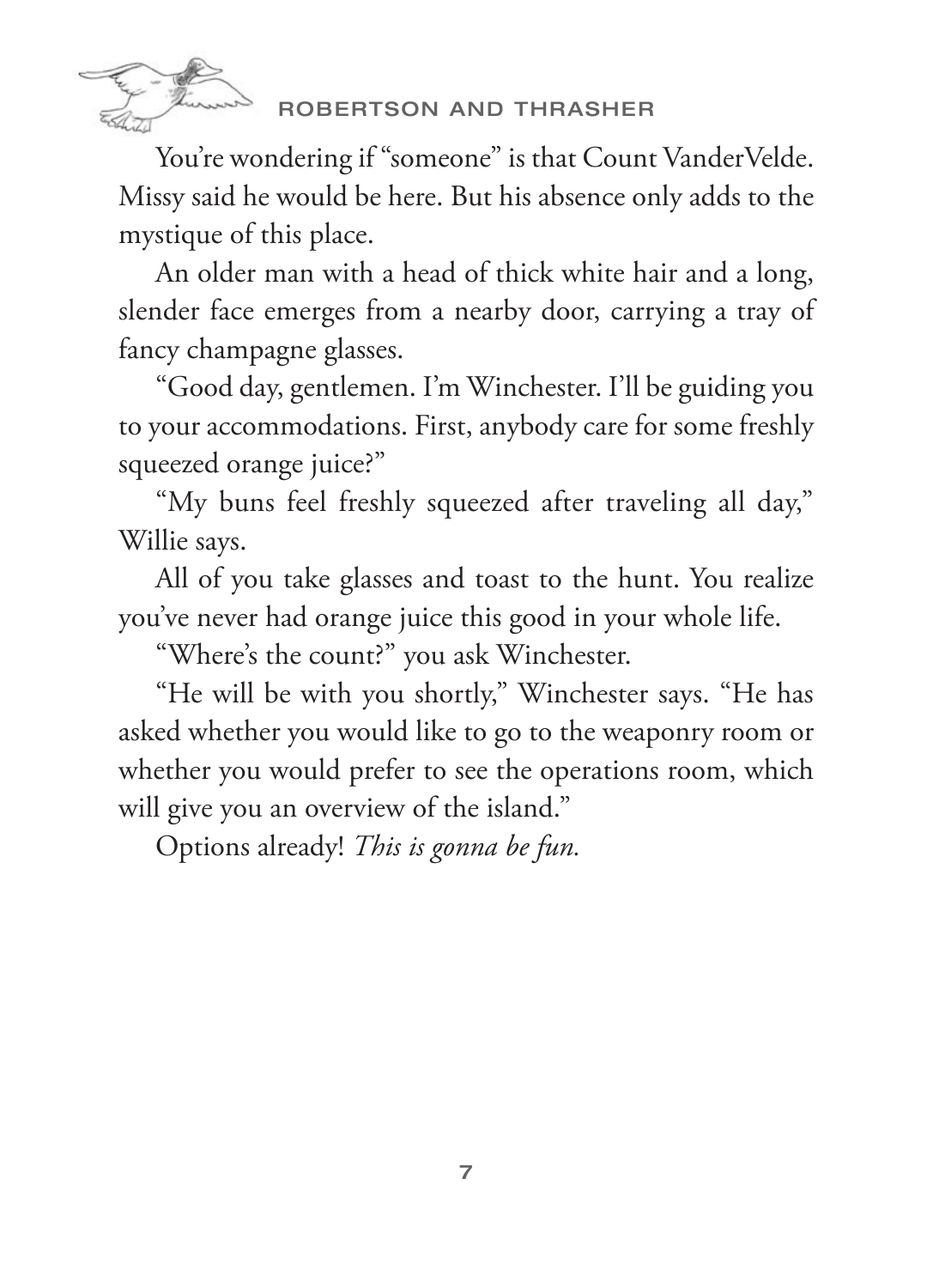Jase & the Deadliest Hunt



**Do you choose the weaponry room? Go to page 33.** 

**Do you choose the operations room? Go to page 183.**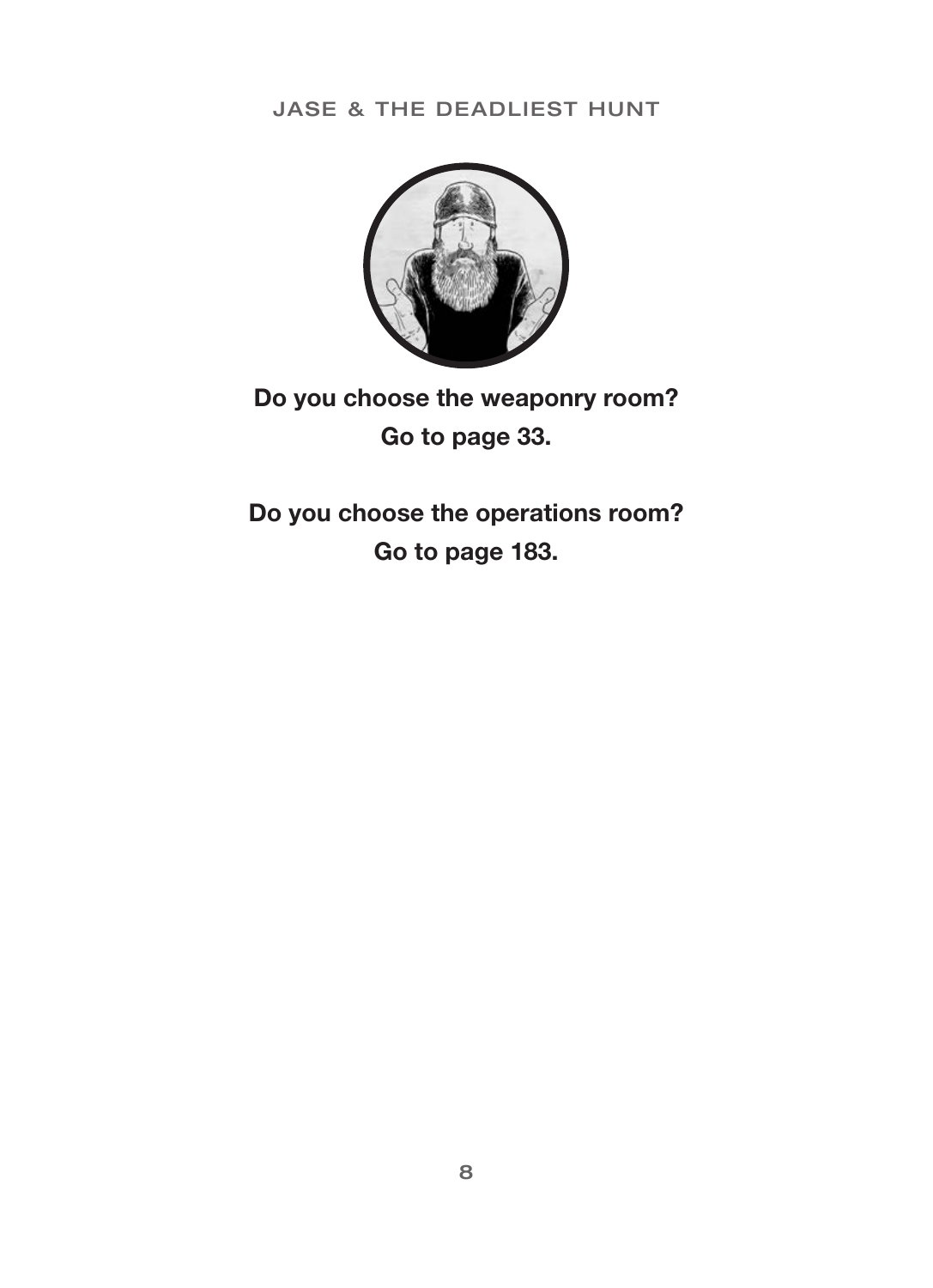## **Let the Good Times Roll** A Note from John Luke Robertson

Ever since the world has gotten to know the Robertson family, we've been providing lots of laughter. It's a great thing to know we're spreading a little joy and happiness in the world. As the Duck Commander motto goes, we're about faith, family, and ducks. And there's plenty of joy in all of that. Well, unless you're a duck.

Many times, this world can be the very opposite of joy. Everyone has opinions. Everybody takes sides. Sometimes we get angry and even defiant over the things we support and believe. There's a lot of hate out there.

Our family continues to choose love. To strive for joy.

I really like John 16:33:

"I have told you all this so that you may have peace in me. Here on earth you will